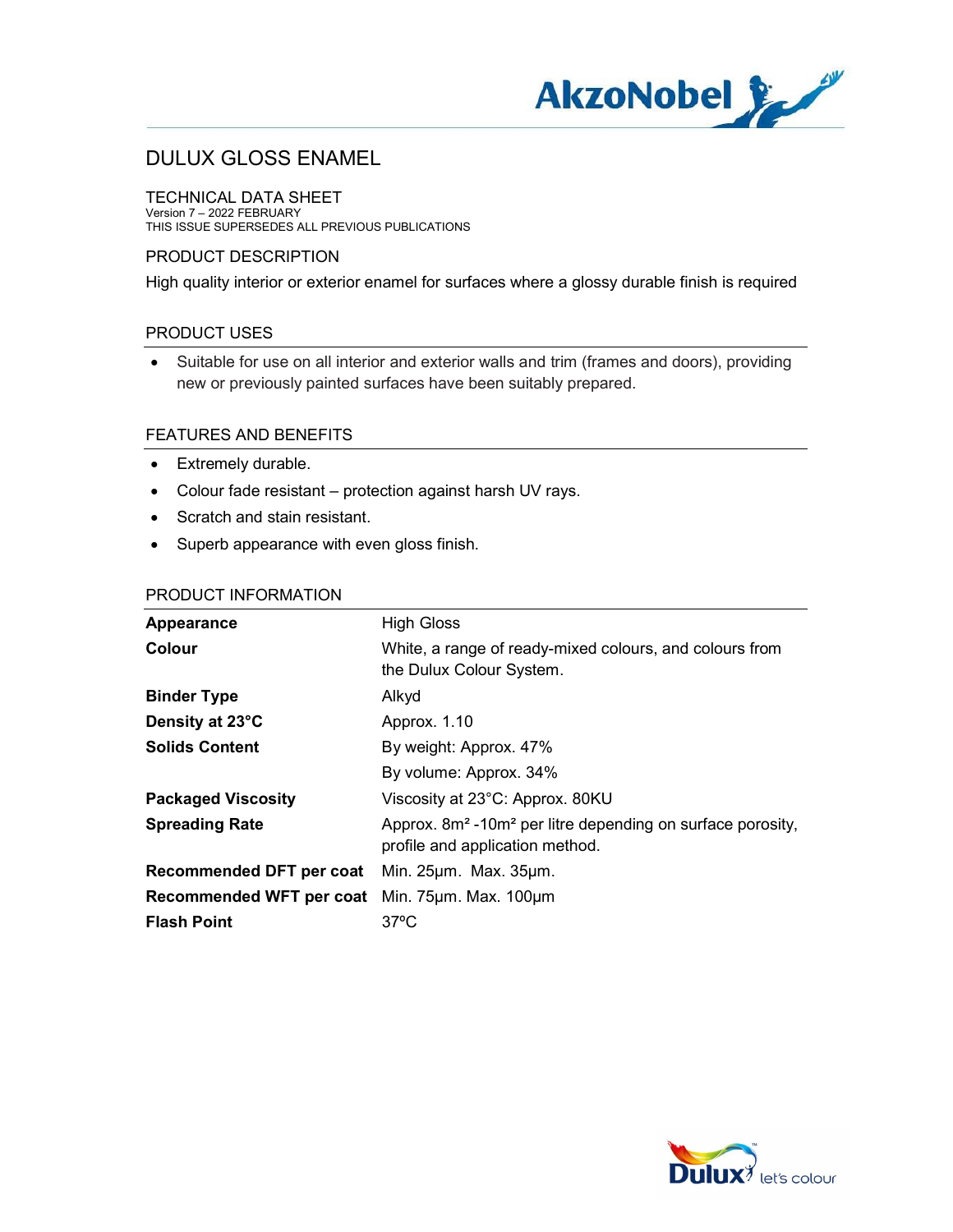

## APPLICATION INFORMATION

| Mixing                         | Stir until homogeneous with a flat paddle.                                                                                                                                                                                  |
|--------------------------------|-----------------------------------------------------------------------------------------------------------------------------------------------------------------------------------------------------------------------------|
| Application Surface conditions | Surface Temperature between 10 - 35°C. Relative Humidity<br>between 10 - 85 % OR 2°C above dew point minimum.                                                                                                               |
| Application methods            | Brush, Roller (short-nap mohair or foam), or airless spray.                                                                                                                                                                 |
| Thinner                        | Thinning not recommended. Ready for use after thorough<br>stirring.                                                                                                                                                         |
| <b>Drying Time</b>             | Surface dry 4 hours at 23°C.                                                                                                                                                                                                |
| <b>Recoating Time</b>          | 18 hours at 23°C (Drying times will be extended during<br>cold, wet or humid conditions.)                                                                                                                                   |
| Cleaning of equipment          | After use, remove as much product as possible, and then<br>clean immediately with Dulux Pre-Paint Brush Cleaner<br><b>Degreaser</b> or Mineral Turpentine.                                                                  |
| <b>Substrates</b>              | Suitable for cement plaster, gypsum plaster, concrete, fibre<br>cement, PVC, galvanised iron (non-roof sheeting),<br>ferrous metal and wooden surfaces provided that<br>appropriate preparation and priming is carried out. |
| Precautions:                   | Do not apply during cold (below 10°C) or wet weather.                                                                                                                                                                       |
|                                | Do not apply directly to substrate without priming.<br>Not suitable for direct application to powdery or friable<br>surfaces whether previously painted or not.                                                             |
| <b>Coats Required</b>          | Apply two to three finishing coats to new surfaces to<br>achieve a continuous closed film and solid colour.                                                                                                                 |

### SURFACE PREPARATION

Plaster sand should comply with SABS 1090 requirements. Plaster mix must be applied at a minimum thickness of 10mm, curing to a hard and sound finish, free of soft and friable material. MPA strength must comply with SABS 0164-1 (10MPA=2, 6:1 and 5MPA=4:1). Ensure that surfaces are sound and free from dust, oil, grease, dirt, and debris. Surfaces must be thoroughly dry - no more than 12% moisture content.

#### NEW SURFACES

### Cement Plaster (non-friable), Composite Boarding and Fibre Cement

- It is recommended that fresh plaster should be allowed one week drying for every 5mm thickness; and longer in cold or damp weather.
- Spot-prime metal strips and nail heads with appropriate metal primer.
- Prime with one coat of Dulux Plaster Primer or Dulux Trade Alkali Resistant Primer or Dulux Trade Plaster Primer, followed by one coat of Dulux Universal Undercoat or Dulux Trade Universal Undercoat.

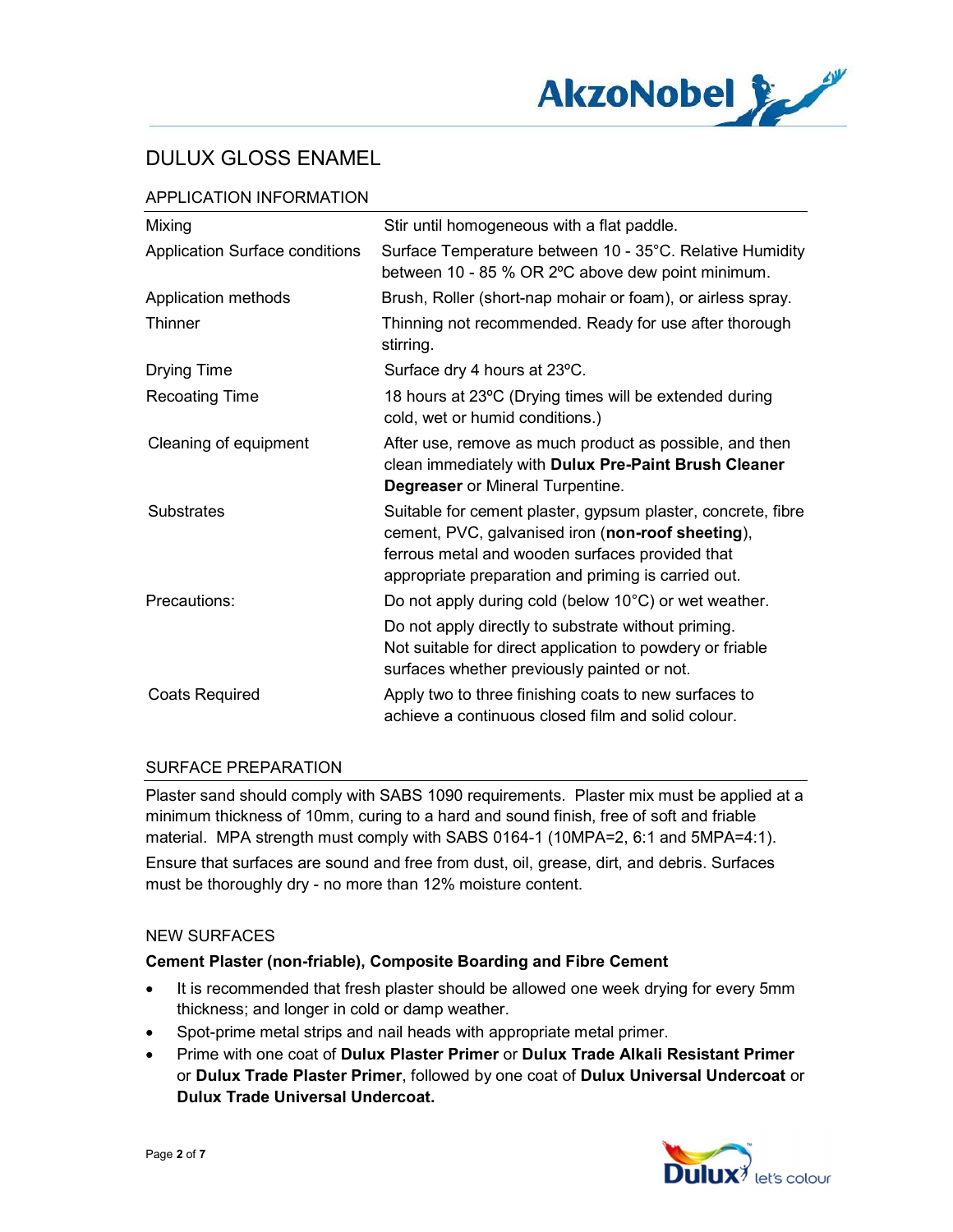

## SURFACE PREPARATION

### Gypsum Plaster (non-friable)

- Newly applied Gypsum Plaster can present variable surface finishes based on the application method, the quality and type of gypsum plaster used. This can present variability in the finish of the applied gypsum in terms of surface hardness, texture and porosity. This may require added attention during priming.
- Ensure the gypsum plaster is sound and non-friable, applied and cured as per the manufacturer's specifications
- After wiping down the gypsum plaster, no chalky powder should remain on the surface.
- If the gypsum is sound, apply a single coat Dulux Plaster Primer or Dulux Trade Alkali Resistant Primer.
- As gypsum plaster is a very porous surface, absorption of the applied plaster primer may occur. To test for this, wipe a black cloth over the dried applied Dulux Plaster Primer or Dulux Trade Alkali Resistant Primer to test its integrity. If a white residue is found on the back of the cloth, apply 1 to 2 further coats of the respective Dulux Plaster Primer or Dulux Trade Alkali Resistant Primer applied, to achieve the correct binding and sealing properties.

### Concrete

- Remove any uncured cement, grease, and mould release agents by high-pressure water blast, or wash with a strong solution of **Dulux Pre-Paint Sugar Soap** /water solution. Rinse off thoroughly with clean water and allow drying out.
- For best paint system performance prime with one full coat Dulux Plaster Primer or Trade Alkali Resistant Primer.

### Galvanised Iron, Aluminium and all non-ferrous metals (non-roof sheeting)

- Remove all traces of temporary protective coating, dirt and grease from the surface with Dulux Galvanised Iron Cleaner. Ensure complete removal of Dulux Galvanised Iron Cleaner by rinsing with running water. A water-break free surface indicates thorough cleaning - running water should not form droplets. If a water-break free surface was not achieved, repeat the cleaning process
- Prime immediately after cleaning with two coats **Dulux Rustshield** or with one to two coats Dulux Galvanised Iron Primer depending on the severity of the conditions. Two coats recommended for coastal conditions.
- For best paint system performance follow primer with Dulux Universal Undercoat before applying the selected finishing coat.

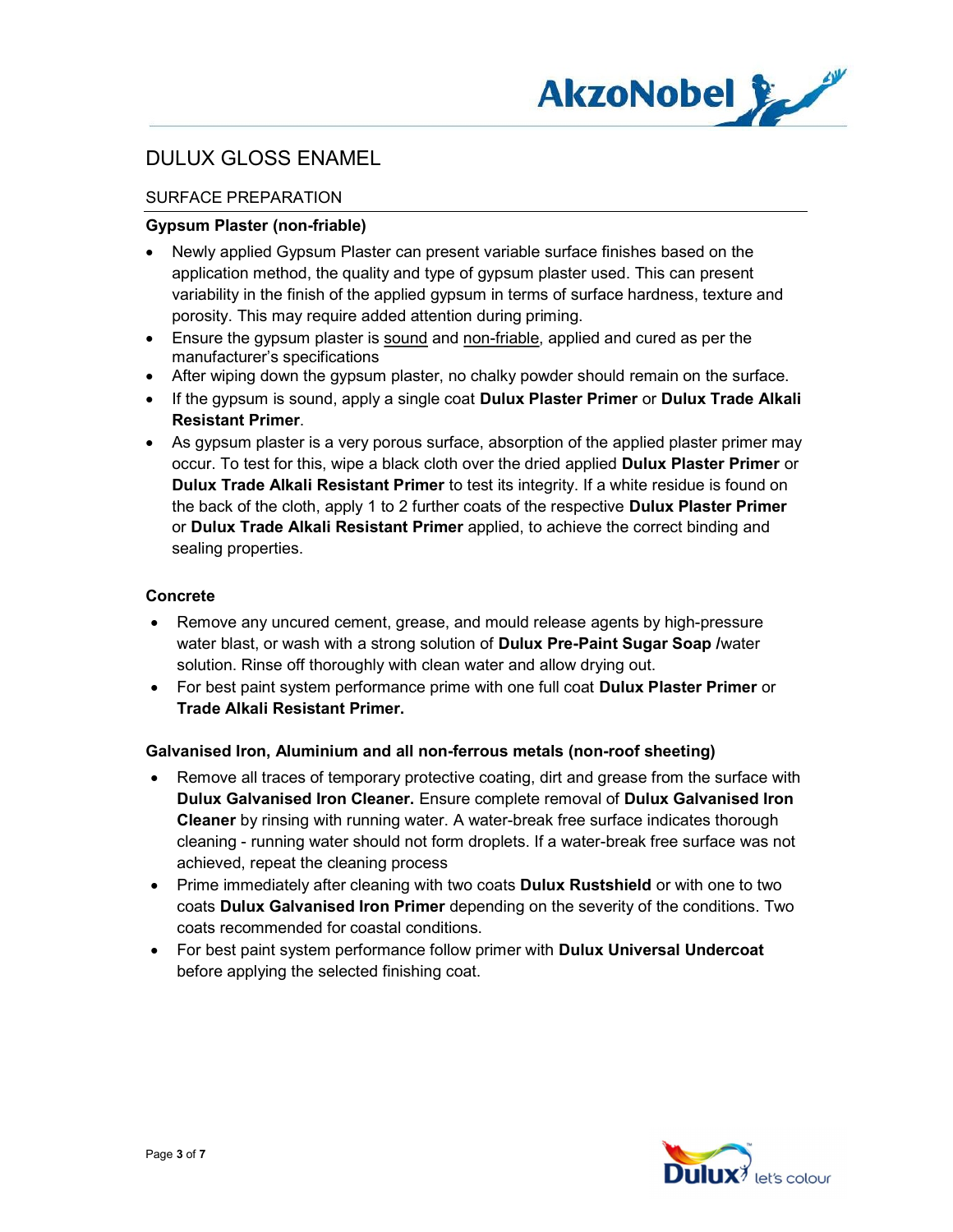

## SURFACE PREPARATION

### Mild Steel and Iron

- Inspect shop-primer thoroughly for damage by installation. Abrade new surfaces lightly and remove rust, mill scale by sanding, scraping or with steel wire brushes back to sound mild steel and iron or sandblast to SA 2½.
- Ensure that the sanded areas are dry and free of grease and dust. A solvent wash (rags dipped in lacquer thinner) may be used. Change the rags frequently. Allow drying, OR clean with Dulux Galvanised Iron Cleaner according to technical data sheet.
- Prime immediately after preparation with two coats **Dulux Rustshield** or with one to two coats Dulux Steel Primer, depending on the severity of the conditions. Two coats recommended for coastal conditions.
- For best paint system performance follow primer with **Dulux Universal Undercoat** before applying the selected finishing coat.

## Rigid PVC Surfaces

- Lightly sand surfaces to improve adhesion. Clean and degrease with **Dulux Pre-Paint Sugar Soap** /water solution. Rinse thoroughly with water and allow drying.
- Prime with one coat Dulux Supergrip

### Wooden Surfaces

- Timber treated with borer- or fire retardant may cause slow drying (consult supplier).
- Treat knots in timber with Knotting Agent.
- Spot prime nail heads with Dulux Rustshield or Dulux Steel Primer.
- Special attention must be given to painting the end grain to avoid moisture penetration apply a second coat after 10 - 20 minutes.
- Prime with one coat Dulux Wood Primer. Two coats may be required for very absorbent wood.
- For best paint system performance follow Dulux Wood Primer with Dulux Universal Undercoat before applying the selected finishing coat.

### PREVIOUSLY PAINTED SURFACES

### Good Condition, not powdery

- Remove all rust scale back by most suitable means back to bright clean metal or galvanised surface. Any loose and flaking paint must be removed back to a sound substrate and firm edges by scraping and sanding.
- Treat as for new surfaces.

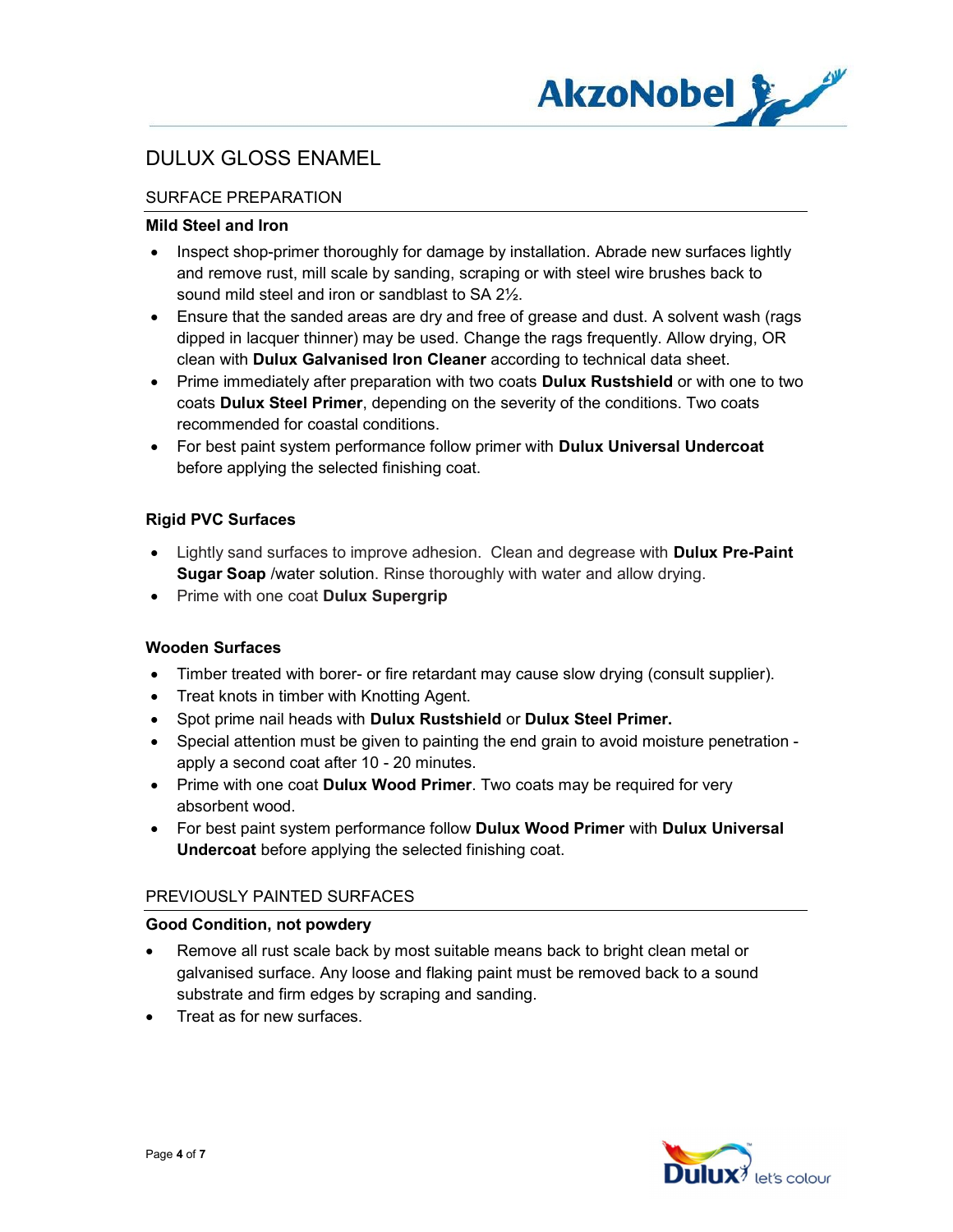

## PREVIOUSLY PAINTED SURFACES

#### Old Paint in Poor Condition

- Completely remove all loose and flaking paint.
- Remove oil, grease dirt or any other contaminants with Dulux Pre-Paint Sugar Soap /water solution and allow drying.
- Friable surfaces must be removed and repaired.
- Chalked surfaces must be thoroughly brushed or prepared with high pressure water cleaning. NOTE: While this product can be used for sealing exterior chalked or slightly friable surfaces, it will not penetrate thick layers of powdery material. Dulux Bonding Liquid, which is un-pigmented, is preferred.
- Mould instructions. To kill lichen and algae growth, scrub with one of the following solutions: either 4:1 water/chlorine, or 4:1 water/sodium hypochlorite. Ensure that the areas are completely saturated, and allow the solution to react for a minimum of 4 hours. Rinse the complete wall surface thoroughly with clean water and allow drying.
- Prime all exposed areas with appropriate primer as for new surfaces

#### FILLING

Fill all imperfections with the appropriate **Dulux Pre-Paint filler** and spot prime filled areas with Dulux Plaster Primer or Dulux Trade Alkali Resistant Primer once the crack filler has dried properly. Failure to do this will result in uneven sheen levels between the repaired and normal areas.

### HEALTH AND SAFETY INFORMATION

This product contains no added lead. Avoid contact with skin or eyes. Keep out of reach of children. If accidently swallowed, seek medical advice immediately and show this container to the doctor. Dry sanding, flame cutting and/or welding of the dry paint film will give rise to dust and/or hazardous fumes. Wet sanding should be used wherever possible.

If exposure cannot be avoided by the provision of local exhaust ventilation, suitable respiratory protective equipment should be used. Do not empty into drains or watercourses.

Ensure good ventilation during application and drying. It is recommended to use suitable protective clothing and equipment. To avoid the risk of spillage, always store and transport containers in a secure upright position. Refer to Material Safety Data Sheet for complete information.

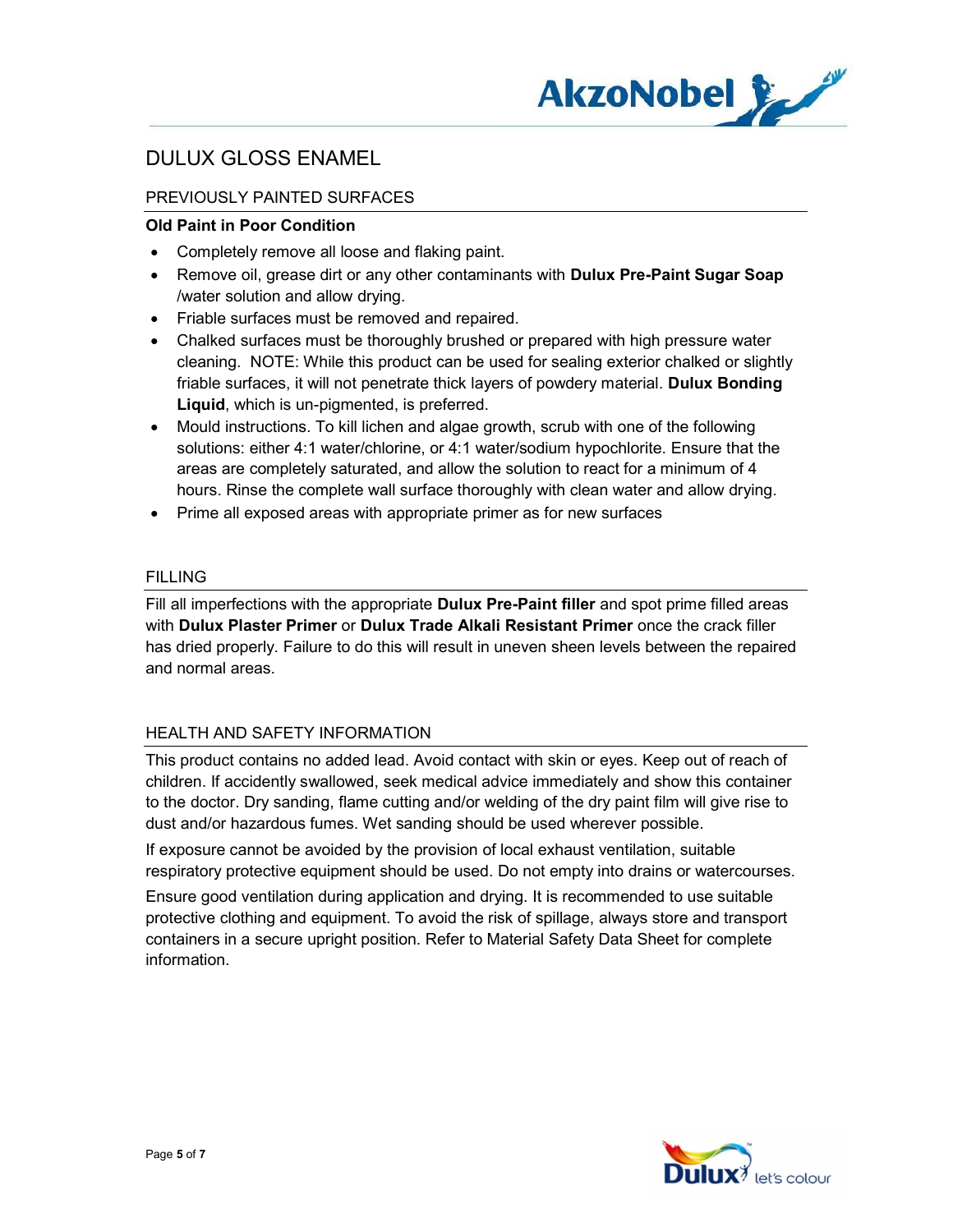

| Packaging                 | White and Standard Colours - 500ml, 1Lt, 5Lt<br>White only $-20$ lt<br>Tint Bases - Pastel Base 7, Medium Base 8, Deep Base 9<br>and Ultra Deep Base 6: 1Lt and 5Lt                                                                                                                                                                                                                                                                                                             |
|---------------------------|---------------------------------------------------------------------------------------------------------------------------------------------------------------------------------------------------------------------------------------------------------------------------------------------------------------------------------------------------------------------------------------------------------------------------------------------------------------------------------|
| <b>Storage Conditions</b> | Store under cool dry conditions away from direct sunlight,<br>heat and extreme cold.                                                                                                                                                                                                                                                                                                                                                                                            |
| <b>Disclaimers</b>        | Colour swatch references are as accurate as modern<br>printing will allow.<br>Among others, the following factors may affect final colour<br>appearance: product sheen and texture, colour and light<br>reflections, application, surface texture and preparation.<br>For best colour and sheen consistency, it is advisable to use<br>containers of the same batch number, or to mix different<br>batches together in a large container, or to finish in a corner              |
| <b>Tinting Protocol</b>   | before starting a new container.<br>The tint base containers are only filled to levels which are                                                                                                                                                                                                                                                                                                                                                                                |
|                           | specific for each tint base to allow the calculated volume of<br>colourants to be added in order to achieve the volume<br>indicated on the container after tinting. Tint bases and<br>colourants are unfinished products which should not be<br>used on their own. Only once the prescribed colourant is<br>added to the specific tint base will the finished product<br>comply with the technical features and related information as<br>set out in this Technical Data Sheet. |

#### ADDITIONAL INFORMATION

## **GUARANTEE**

Dulux offers a 7-year product guarantee on Dulux Gloss Enamel when applied to interior doors and trims (standard colours and tint bases when tinted with Dulux colourants). Dulux Gloss Enamel tinted with non-Dulux colourants is not guaranteed, Dulux has no control over the tinting process, or the quality of the colourants used. To register your guarantee, simply call the Dulux Technical Helpline within 30 days of purchase. Simply supply your contact details, the site details, purchase details, batch number and related products used. You will receive a Guarantee Reference Number that you should record and keep in a safe place, together with your purchase slip for future reference. For terms and conditions of the guarantee, please visit www.duluxguarantee.co.za or contact Dulux Technical Helpline on 0860 330 111.